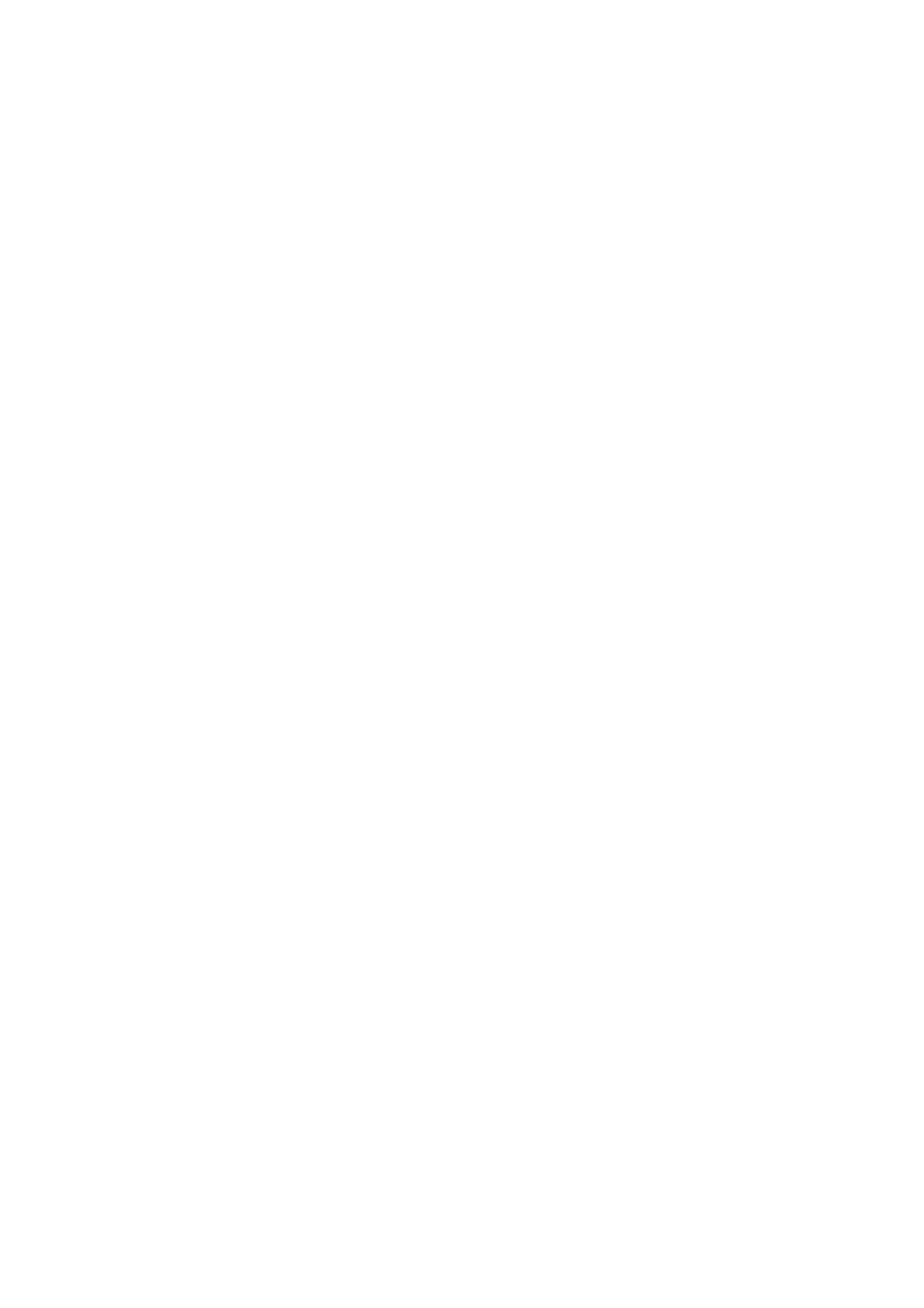*This PUBLIC BILL, originated in the LEGISLATIVE COUNCIL and, having this day passed, is now ready for presentation to the LEGISLATIVE ASSEMBLY for its concurrence.*

*Legislative Council*

*Clerk of the Parliaments.*



New South Wales

## **Government School Assets Register Bill 2005**

Act No , 2005

An Act to establish a register of government school assets and to provide for the preparation of school status reports and building plans; and for other purposes.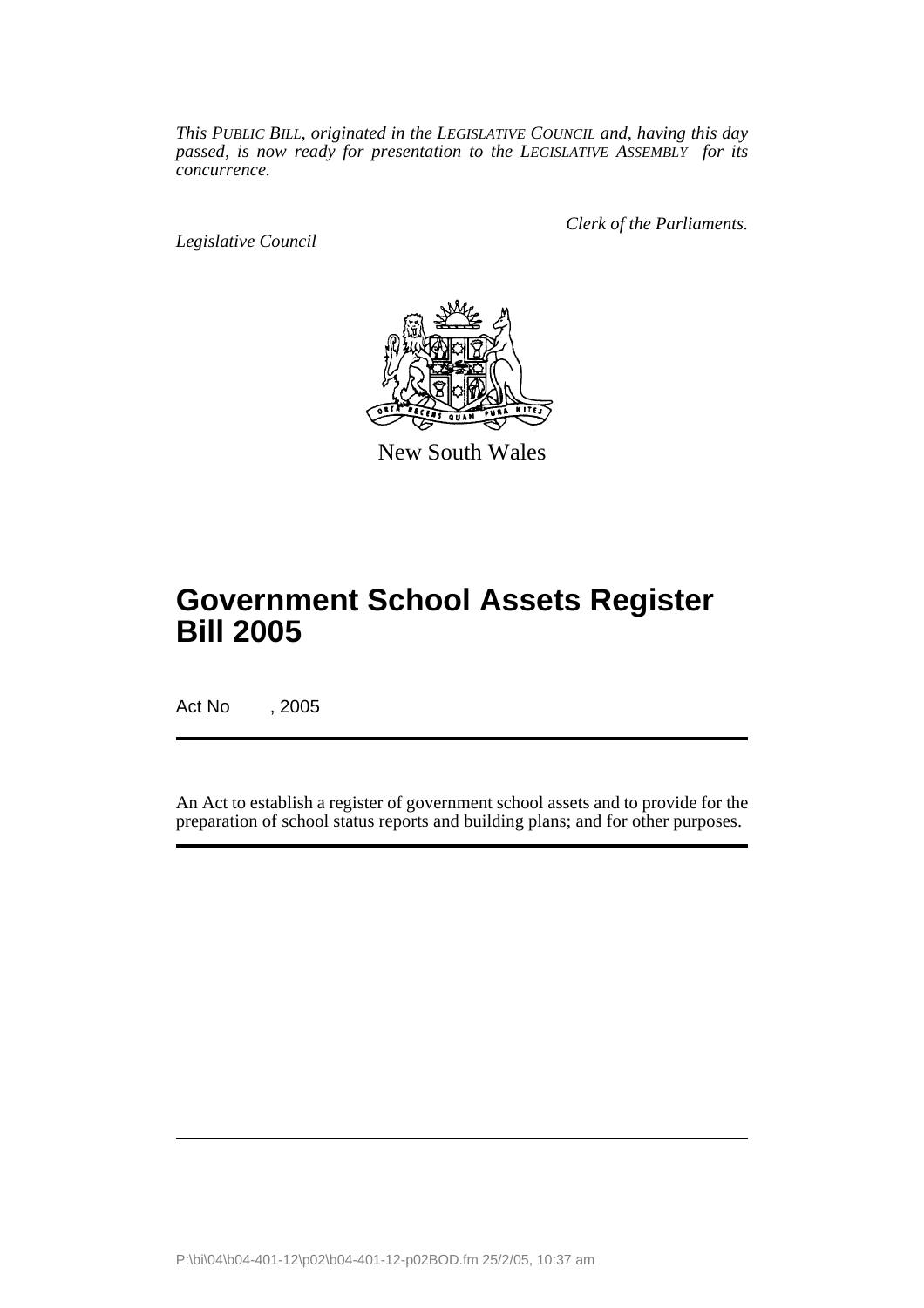| The Legislature of New South Wales enacts: |                                                                                                    |                                                                                                                                                                                                                                |                      |  |
|--------------------------------------------|----------------------------------------------------------------------------------------------------|--------------------------------------------------------------------------------------------------------------------------------------------------------------------------------------------------------------------------------|----------------------|--|
| 1                                          |                                                                                                    | <b>Name of Act</b>                                                                                                                                                                                                             | $\overline{2}$       |  |
|                                            |                                                                                                    | This Act is the Government School Assets Register Act 2005.                                                                                                                                                                    | 3                    |  |
| $\mathbf{2}$                               |                                                                                                    | <b>Commencement</b>                                                                                                                                                                                                            | 4                    |  |
|                                            |                                                                                                    | This Act commences on the date of assent.                                                                                                                                                                                      | 5                    |  |
| 3                                          |                                                                                                    | <b>Definitions</b>                                                                                                                                                                                                             | 6                    |  |
|                                            |                                                                                                    | In this Act:                                                                                                                                                                                                                   | $\overline{7}$       |  |
|                                            |                                                                                                    | <i>capital assets</i> includes demountables and buildings that are not<br>demountables.                                                                                                                                        | 8<br>9               |  |
|                                            |                                                                                                    | <b>Department</b> means the Department of Education and Training.                                                                                                                                                              | 10                   |  |
|                                            | <b>Director-General</b> means the Director-General of the Department of<br>Education and Training. |                                                                                                                                                                                                                                |                      |  |
|                                            | <i>financial year</i> means a period of 12 months commencing on 1 July.                            |                                                                                                                                                                                                                                |                      |  |
|                                            |                                                                                                    | <i>government school</i> has the same meaning as in the <i>Education Act</i><br>1990.                                                                                                                                          | 14<br>15             |  |
| 4                                          |                                                                                                    | Register of government school assets to be kept                                                                                                                                                                                | 16                   |  |
|                                            | (1)                                                                                                | The Director-General is to keep a register consisting of the<br>following:                                                                                                                                                     | 17<br>18             |  |
|                                            |                                                                                                    | each school status report submitted to the Minister under<br>(a)<br>section 5,                                                                                                                                                 | 19<br>20             |  |
|                                            |                                                                                                    | each school building plan submitted to the Minister under<br>(b)<br>section 6.                                                                                                                                                 | 21<br>22             |  |
|                                            | (2)                                                                                                | The register is to be kept in such form as the Director-General<br>considers appropriate.                                                                                                                                      | 23<br>24             |  |
|                                            | (3)                                                                                                | The register is to be made available for public inspection, free of<br>charge, on the website of the Department.                                                                                                               | 25<br>26             |  |
| 5                                          |                                                                                                    | <b>School status report</b>                                                                                                                                                                                                    | 27                   |  |
|                                            | (1)                                                                                                | The Director-General is to prepare and submit to the Minister a<br>report on the status of government school assets (a school status<br><i>report</i> ) within the period of 4 months after the end of each financial<br>year. | 28<br>29<br>30<br>31 |  |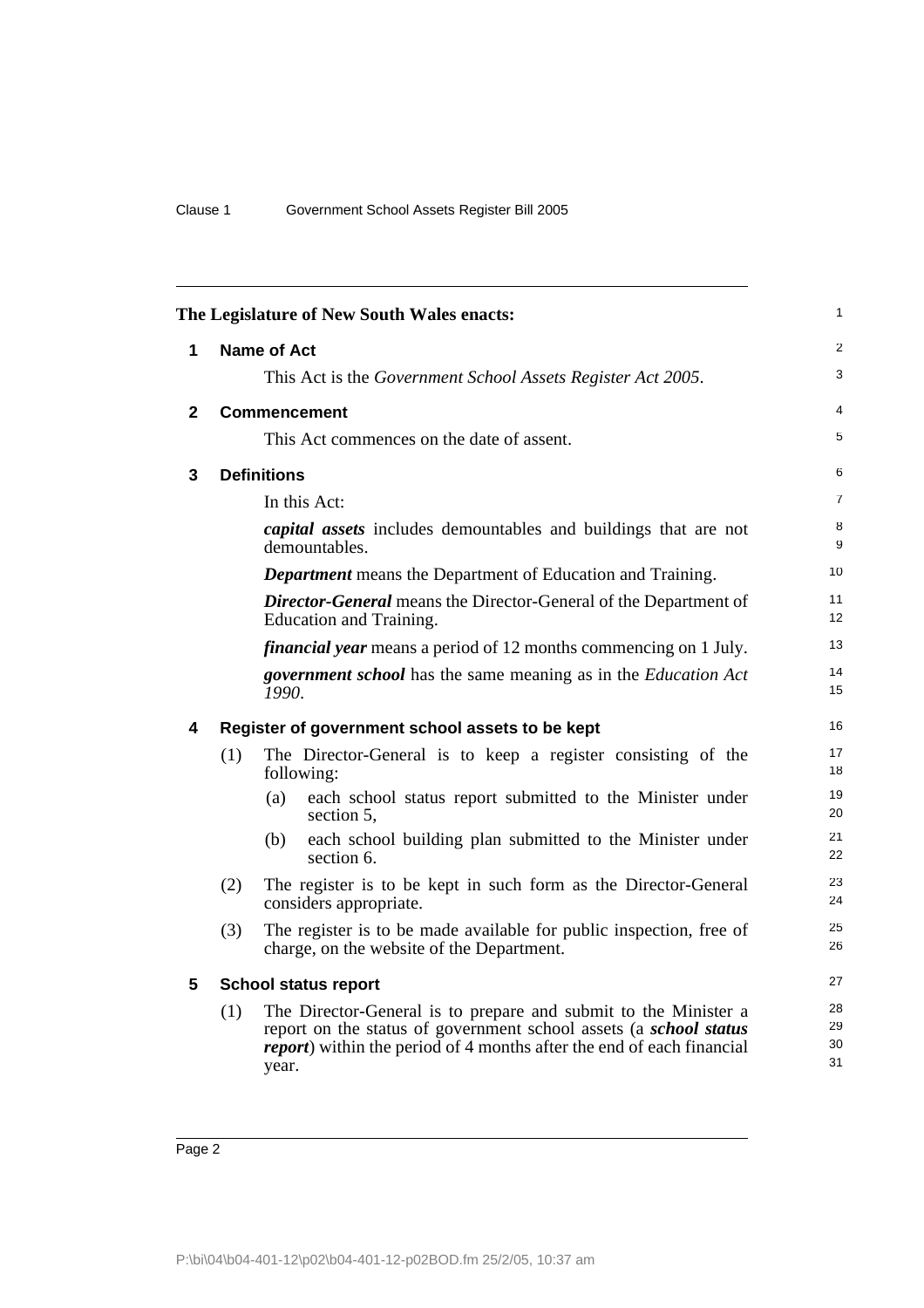|   | (2) | The report is to contain the following matters:                                                                                                                                                                                                                                                                                               |                                                                                                                                                                                                                                                                                                                                                                      |                                    |
|---|-----|-----------------------------------------------------------------------------------------------------------------------------------------------------------------------------------------------------------------------------------------------------------------------------------------------------------------------------------------------|----------------------------------------------------------------------------------------------------------------------------------------------------------------------------------------------------------------------------------------------------------------------------------------------------------------------------------------------------------------------|------------------------------------|
|   |     | (a)                                                                                                                                                                                                                                                                                                                                           | particulars of the capital assets of each government school<br>and of the state of repair of those assets at the end of the<br>financial year to which the report relates, together with a<br>statement identifying how the existing state of repair of those<br>capital assets was assessed,                                                                        | $\overline{c}$<br>3<br>4<br>5<br>6 |
|   |     | (b)                                                                                                                                                                                                                                                                                                                                           | an assessment of works of a capital nature that have been<br>identified by government schools or by the Department or any<br>other public authority, during the financial year to which the<br>report relates, as works that need to be carried out in<br>government schools,                                                                                        | 7<br>8<br>9<br>10<br>11            |
|   |     | (c)                                                                                                                                                                                                                                                                                                                                           | an assessment of the progress that has been made in carrying<br>out those works of a capital nature that are identified in the<br>relevant school building plan as capital works to be carried<br>out during the financial year to which the report relates,<br>together with the amount expended in carrying out each of<br>those works during that financial year, | 12<br>13<br>14<br>15<br>16<br>17   |
|   |     | (d)                                                                                                                                                                                                                                                                                                                                           | particulars of the amount expended on maintenance work for<br>each government school during the financial year to which the<br>report relates,                                                                                                                                                                                                                       | 18<br>19<br>20                     |
|   |     | (e)                                                                                                                                                                                                                                                                                                                                           | particulars of the amount of any additional funding requested<br>by a government school for urgent maintenance during the<br>financial year to which the report relates and the amount of<br>any additional funding granted for that purpose, together with<br>a statement of reasons for any refusal to grant any such<br>additional funding.                       | 21<br>22<br>23<br>24<br>25<br>26   |
|   | (3) |                                                                                                                                                                                                                                                                                                                                               | A copy of the school status report is to be made available for public<br>inspection, free of charge, on the website of the Department.                                                                                                                                                                                                                               | 27<br>28                           |
| 6 |     |                                                                                                                                                                                                                                                                                                                                               | School building plan                                                                                                                                                                                                                                                                                                                                                 | 29                                 |
|   | (1) | The Director-General is to prepare and submit to the Minister a plan<br>(a school building plan), within the period of 4 months after the end<br>of each financial year, with respect to building and maintenance<br>work in government schools for the next 3 financial years (inclusive<br>of the financial year in which it is submitted). |                                                                                                                                                                                                                                                                                                                                                                      | 30<br>31<br>32<br>33<br>34         |
|   | (2) | (a)                                                                                                                                                                                                                                                                                                                                           | The school building plan is to contain the following matters:<br>particulars of works of a capital nature that are to be carried<br>out in government schools during the period to which the plan<br>relates, the estimated time frame for completing the works                                                                                                      | 35<br>36<br>37<br>38               |
|   |     |                                                                                                                                                                                                                                                                                                                                               |                                                                                                                                                                                                                                                                                                                                                                      |                                    |